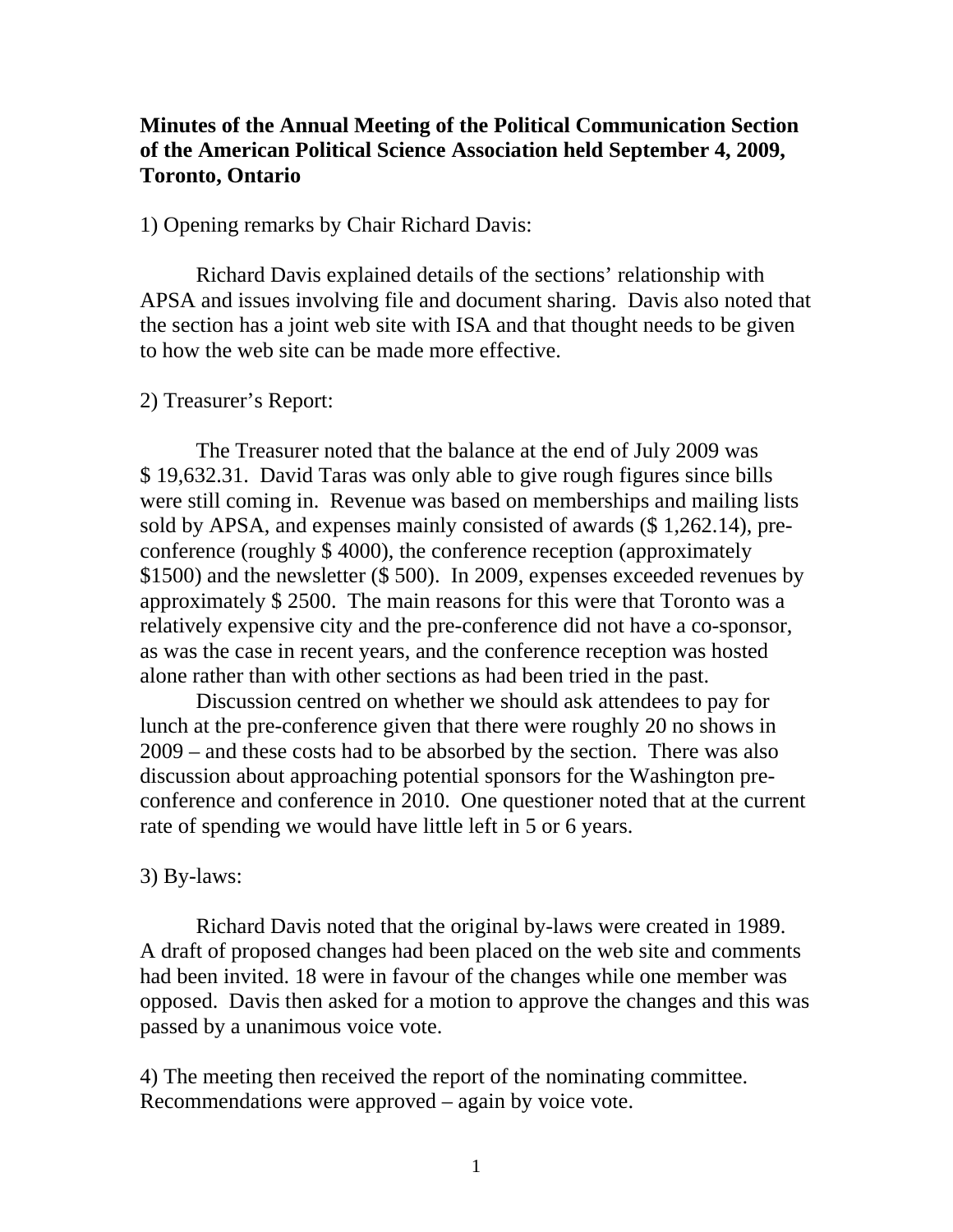5) Steve Farnsworth, the 2009 Program Chair, reported briefly on the program. He noted that there were 19 panels and that there was much to be gained (timing, space, etc) from having early responses to the call of papers.

6) Jonathan Ladd, the 2010 Program Chair, noted that planning was already underway for 2010. Section members were encouraged both to submit papers and to attend the conference.

7) As Mike Xenos, the 2009 Pre-conference chair, was not available, Vice-Chair and Chair-Elect Regina Lawrence reported on the pre-conference. Lawrence described the pre-conference as a great success and thanked David Cameron, Chair of the Political Science Department at the University of Toronto, for his support and generosity. The University of Toronto was seen as an excellent setting. She described the nature of some of the papers and discussions and suggested that the pre-conference offered a unique opportunity for contacts and exchange. Richard Davis acknowledged the contribution made by Pippa Norris in establishing the pre-conference many years before.

8) Laura Roselle, the Chair of the 2010 pre-conference, encouraged people to submit papers for and attend the next pre-conference.

9) Diana Owen described the mentorship program. She had identified 11 young scholars and an additional 4 came to the meeting. She asked senior scholars whether they would be in a position to help out in what was seen as a potentially vital and innovative program.

10) Shanto Iyengar reported on the journal. He had a detailed handout that covered volume of submissions and acceptances etc.

11) Richard Davis turned the time over to awards committee chairs to present the awards for 2009.

The awards given were as follows:

Murray Edelman Lifetime Distinguished Service Award - Dan Hallin

Graber Book Award - Roderick Hart